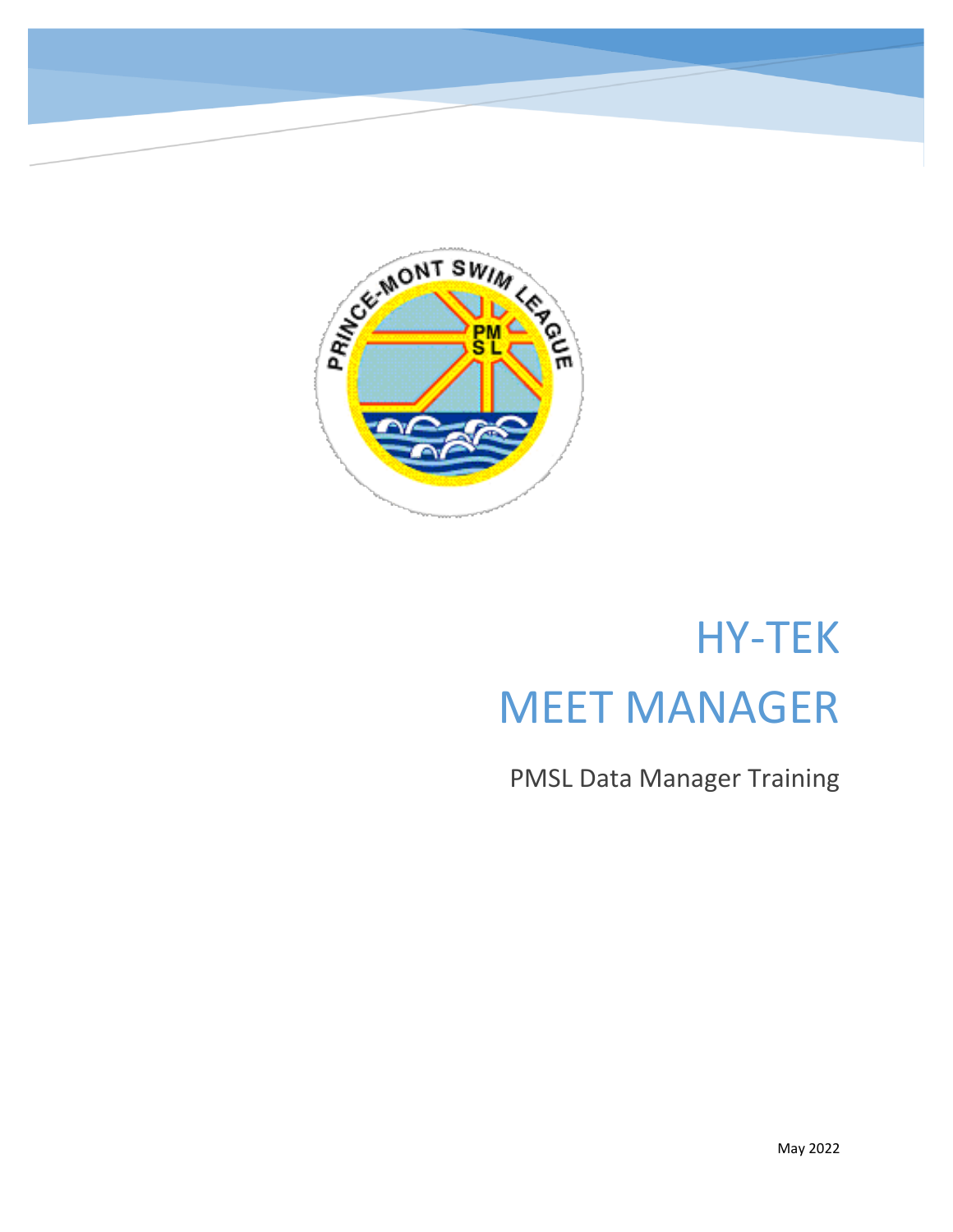| 1. |  |
|----|--|
| 2. |  |
| 3. |  |
| 4. |  |
| 5. |  |
| 6. |  |
| 7. |  |
| 8. |  |
| 9. |  |
|    |  |
|    |  |
|    |  |
|    |  |
|    |  |
|    |  |
|    |  |
|    |  |
|    |  |
|    |  |
| 1. |  |
| 2. |  |
| 3. |  |
| 4. |  |
|    |  |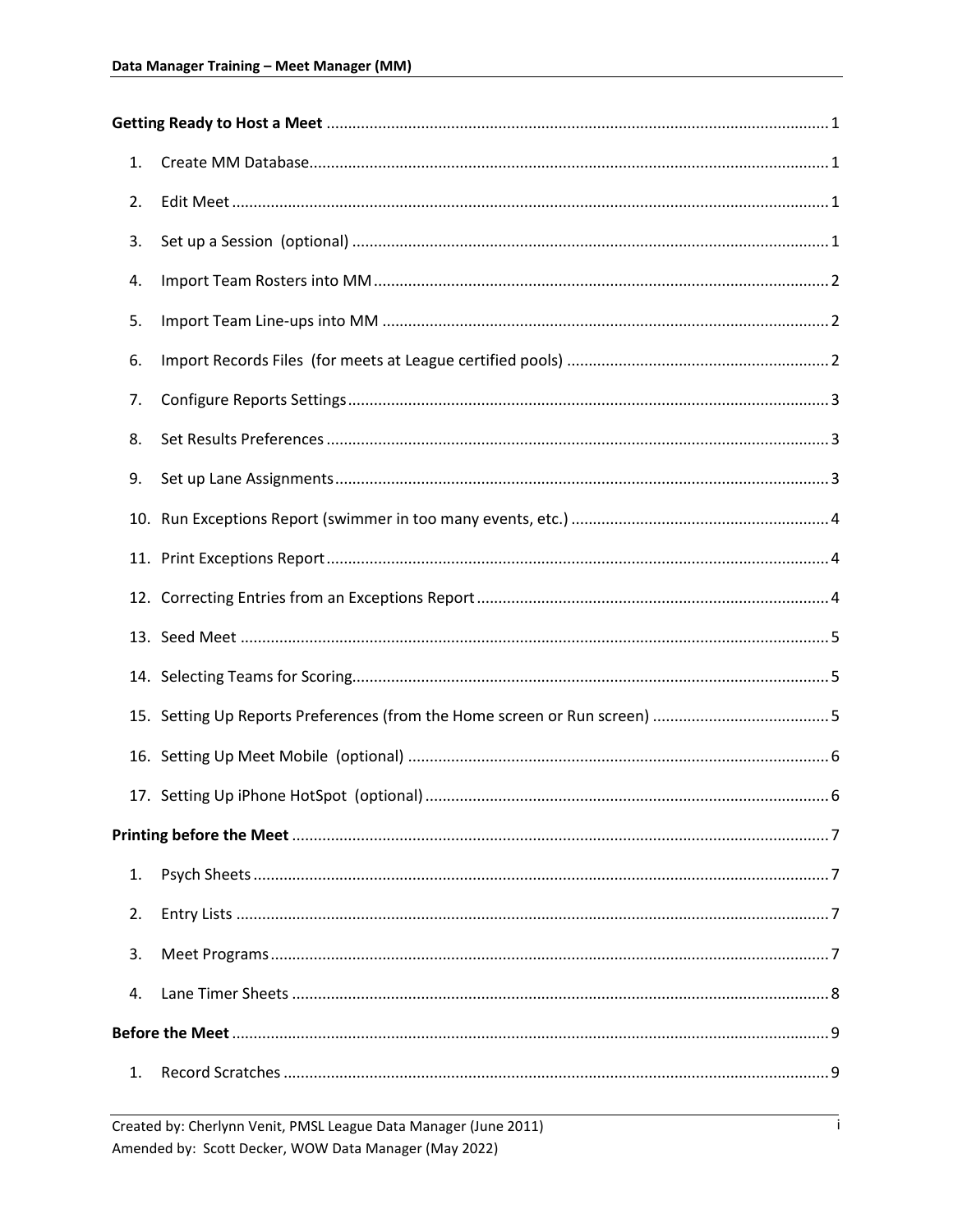| 2. |  |
|----|--|
| 3. |  |
| 4. |  |
|    |  |
| 1. |  |
| 2. |  |
| 3. |  |
| 4. |  |
| 5. |  |
| 6. |  |
| 7. |  |
|    |  |
| 1. |  |
| 2. |  |
| 3. |  |
| 4. |  |
| 5. |  |
| 6. |  |
| 7. |  |
| 8. |  |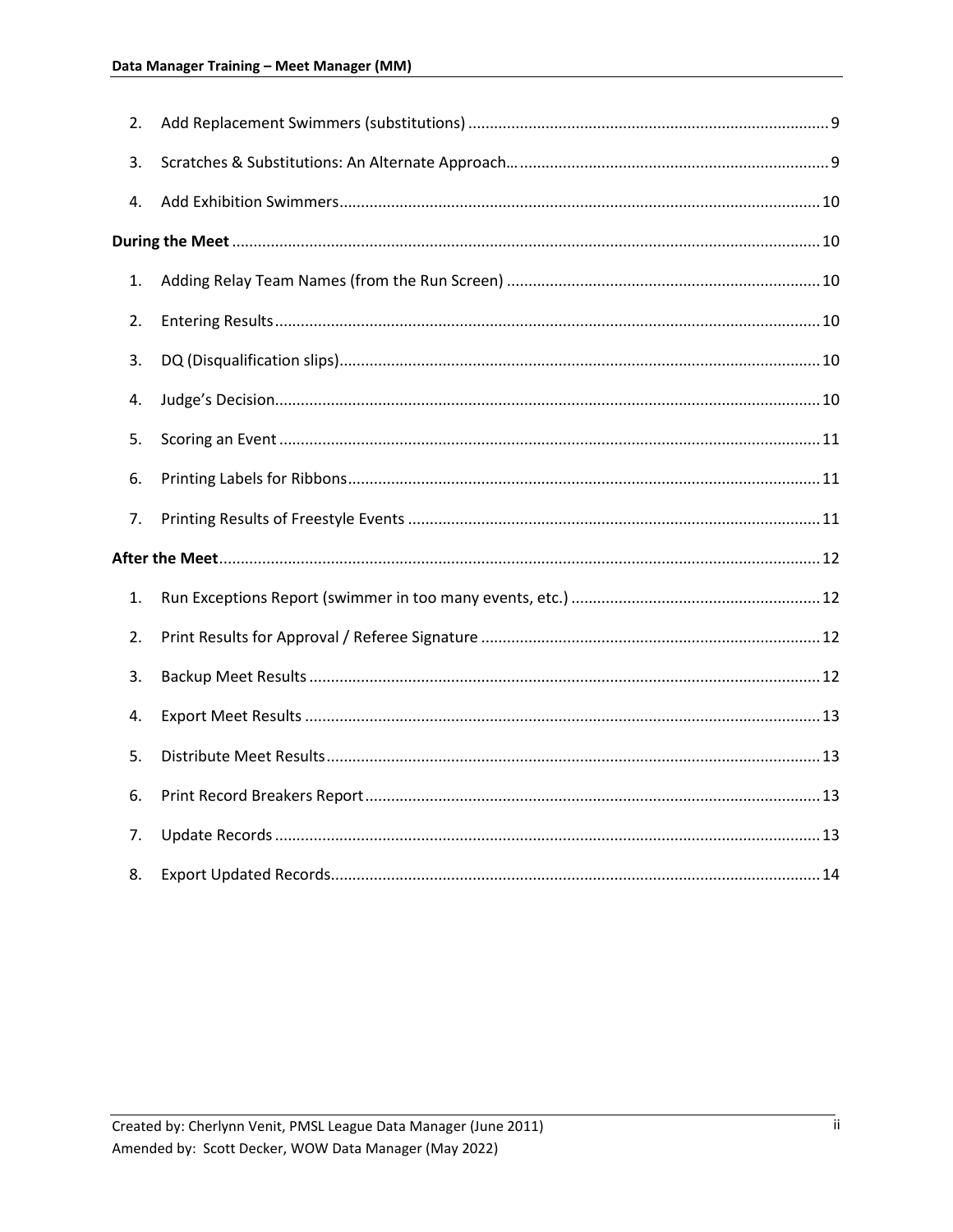### <span id="page-3-0"></span>**Getting Ready to Host a Meet**

<span id="page-3-1"></span>Launch MM

- 1. Create MM Database
	- a. Choose File > Restore
	- b. Select option "unzip, copy database to a selected folder, and open to this database"
	- c. Check the Rename database box
	- d. Rename the database as "Team Name @ Other Team Name" (ex: KSC@WA)
	- e. Click OK
	- f. Choose file provided by PMSL as saved on your system/thumb drive (e.g., Swmm8Bkup2022 PMSLDualMeetStartupFile-02)
	- g. Click Open
	- h. Choose file folder location where to copy the new database
	- i. Click OK twice and your new database will open Note: If Meet Mobile Publishing window opens, click the "x" in the upper right corner of the window to close Meet Mobile Publishing for now. For those using Meet Mobile, follow optional step #16 "Setting Up Meet Mobile" after seeding the meet.

## <span id="page-3-2"></span>2. Edit Meet

(to reflect teams/locations and pool specifications)

- a. Choose Set-up > Meet Set-up
- b. Type in Meet Name (ex. KSC@WA)
- c. Type in Meet Location, City, State, Zip Code
- d. Fill in the date of meet as Meet Start and End Dates
- e. Check the Course of the Meet against the Pool Configuration Chart in the PMSL Handbook --should be SC Meters – change to Yards if needed)
- f. Leave all other settings "as is" from the original file
	- (settings listed below for confirmation)
		- i. ID Format = Other
		- ii. Class = Age Group
		- iii. DQ Codes = USA-S DQ Codes
		- iv. Meet Type = Standard
		- v. Meet Style = 2 Team Dual
		- vi. Time Adjust = FINA Rules
- g. Click OK

### <span id="page-3-3"></span>3. Set up a Session (optional)

(mandatory when using Swim Manager and/or Meet Mobile)

- a. Choose Events > Sessions
- b. Choose Add
- c. Enter a session name (e.g., full meet)
- d. Enter a start time (e.g., 8:30 AM)
- e. Enter '75' in the Interval box
- f. Confirm Course (SCM or Yards) to change click the appropriate radio button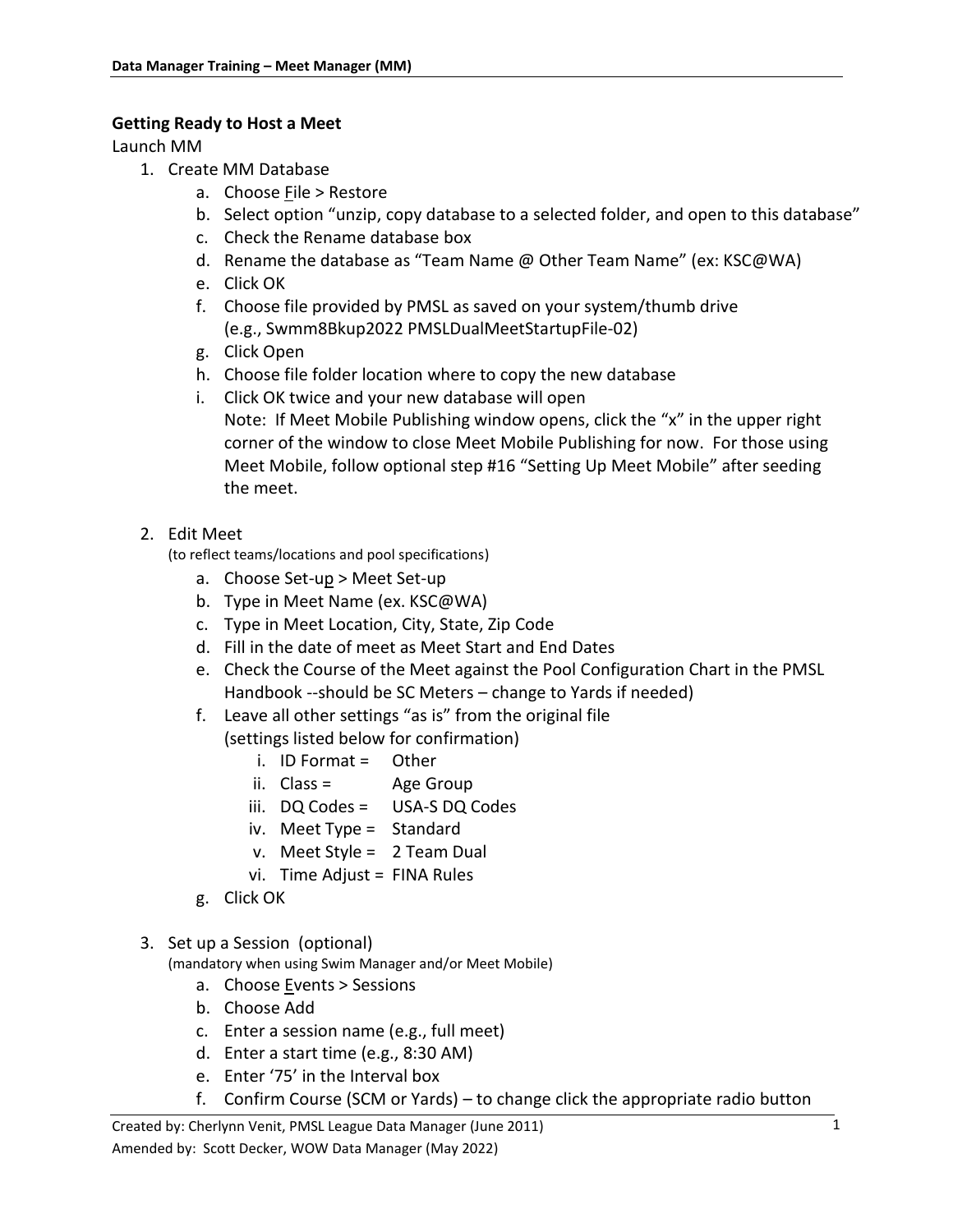- g. Confirm Max Entries for Meet Events Export to TM
	- i. Max entries including relays: 4
	- ii. Max individual entries: 3
	- iii. Max relay entries: 2
- h. Click on the "OK" button
- i. Highlight the session
- j. Choose Move All all 49 events should be highlighted in yellow
- k. Close the Sessions window
- <span id="page-4-0"></span>4. Import Team Rosters into MM
	- a. Choose File > Import > Rosters only
	- b. Choose file provided by each team
	- c. Click Open
	- d. Click OK
	- e. Choose HFILE001.HY3 and click Open
	- f. Choose OK
	- g. Choose yes for competitor number
	- h. Choose No for LSC
	- i. Note the # of teams and # of athletes for comparison against team roster (.pdf)
	- j. Click OK for import completed
- <span id="page-4-1"></span>5. Import Team Line-ups into MM
	- a. Choose File > Import > Entries
	- b. Choose file provided by each team
	- c. Click Open
	- d. Click OK
	- e. Choose the .HY3 and click Open
	- f. Click OK
	- g. The first two blocks should be checked. Click OK to proceed.
	- h. Note the # of teams, swimmers, IE, and RE for comparison against the team entries list (.pdf) submitted by the team
	- i. Click OK for import completed
- <span id="page-4-2"></span>6. Import Records Files (for meets at League certified pools)
	- a. Choose File > Import > Records
	- b. Navigate to the meet file folder and select the records file for import
	- c. Click Open
	- d. Type a unique symbol (e.g.  $\omega$ , !, \$, &) in the Flag column this character appears next to a swimmer's finals time when a new record is set)
	- e. Select teams allowed to set records:
		- i. Click in the Team Only column and select the appropriate team from the pull-down menu ([home] team records and [visiting] team records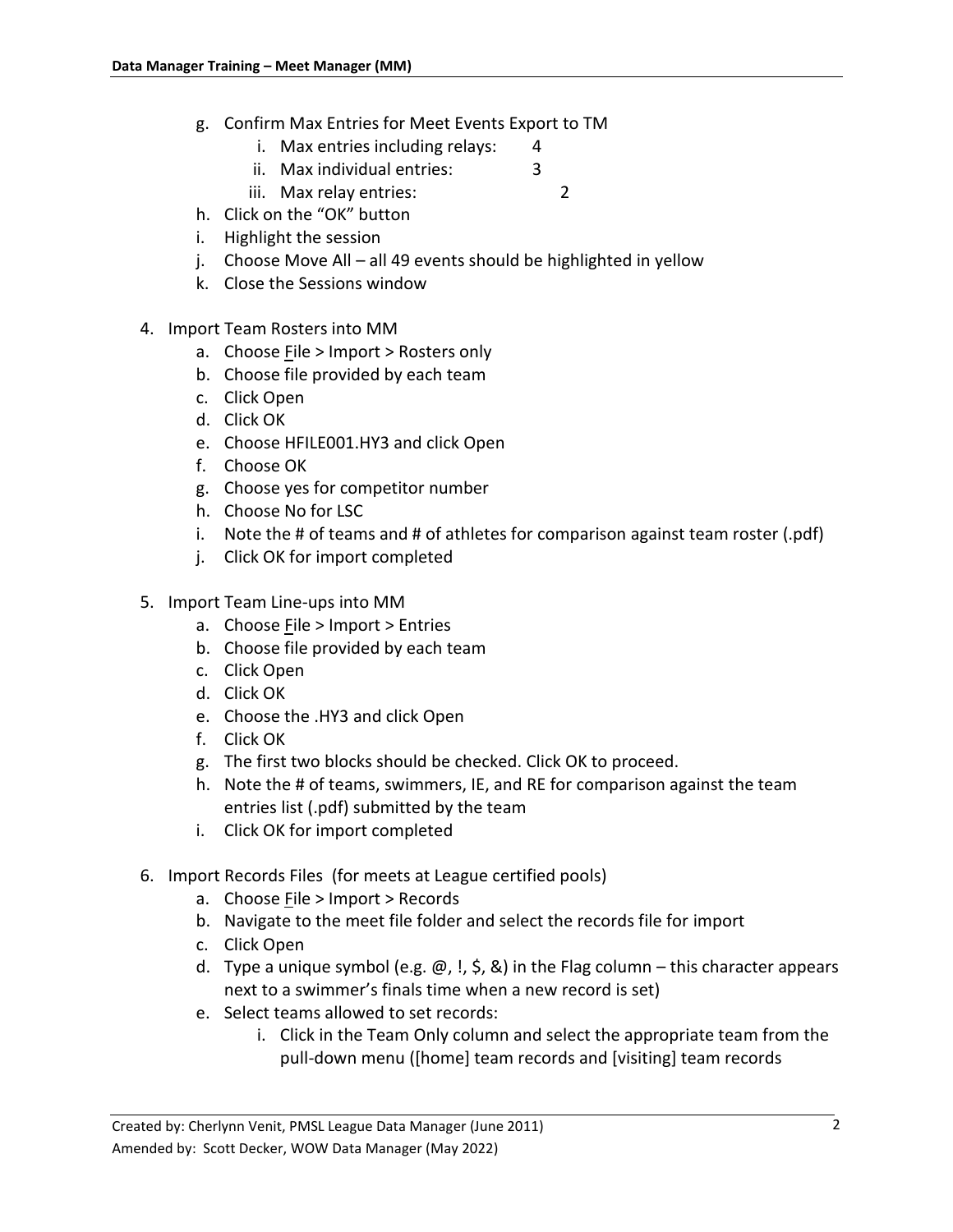- ii. Note: Leave league and pool records blank "--" (both teams can set a pool record)
- f. If you wish to change the Tag Name

(the records name in Meet Program/Meet Results)

- i. Double Click on the Tag Name in the records listing
- ii. Change Tag Name as needed
- g. Click Close to return to main screen
- <span id="page-5-0"></span>7. Configure Reports Settings

(to ensure reports reflect team scores, records set & kids/parents can see their goals):

- a. Choose Reports > Results
- b. On the "Include in Results" tab, check these boxes in the Include in Results area:
	- i. Records
	- ii. Entry Times
	- iii. No Shows
	- iv. DQ Codes
	- v. Combined (in the Include Team Scores area)
- c. Click "X" (upper right corner) to return to main screen
- <span id="page-5-1"></span>8. Set Results Preferences
	- a. Choose Run
	- b. Choose Preferences > Results for List and Score
	- c. In the Columns area, select "Single"
	- d. In the Include in Results area, select:
		- i. Records
		- ii. Entry Times
		- iii. No Shows
		- iv. DQ Codes
	- e. In the Time Stamp Area, select:
		- i. Date and Time
	- f. In the Team Scores area, select:
		- i. Include Team Scores
		- ii. Combined Team Scores
	- g. Choose Close
	- h. Click "X" (upper right corner) to return to main screen
- <span id="page-5-2"></span>9. Set up Lane Assignments
	- a. Choose Set-up > Seeding Preferences
	- b. Choose the Dual Meets tab
	- c. Click and drag Team to each lane assigned (home odd, away even)
	- d. Check the "Use Lane Assignments above" box
	- e. Click OK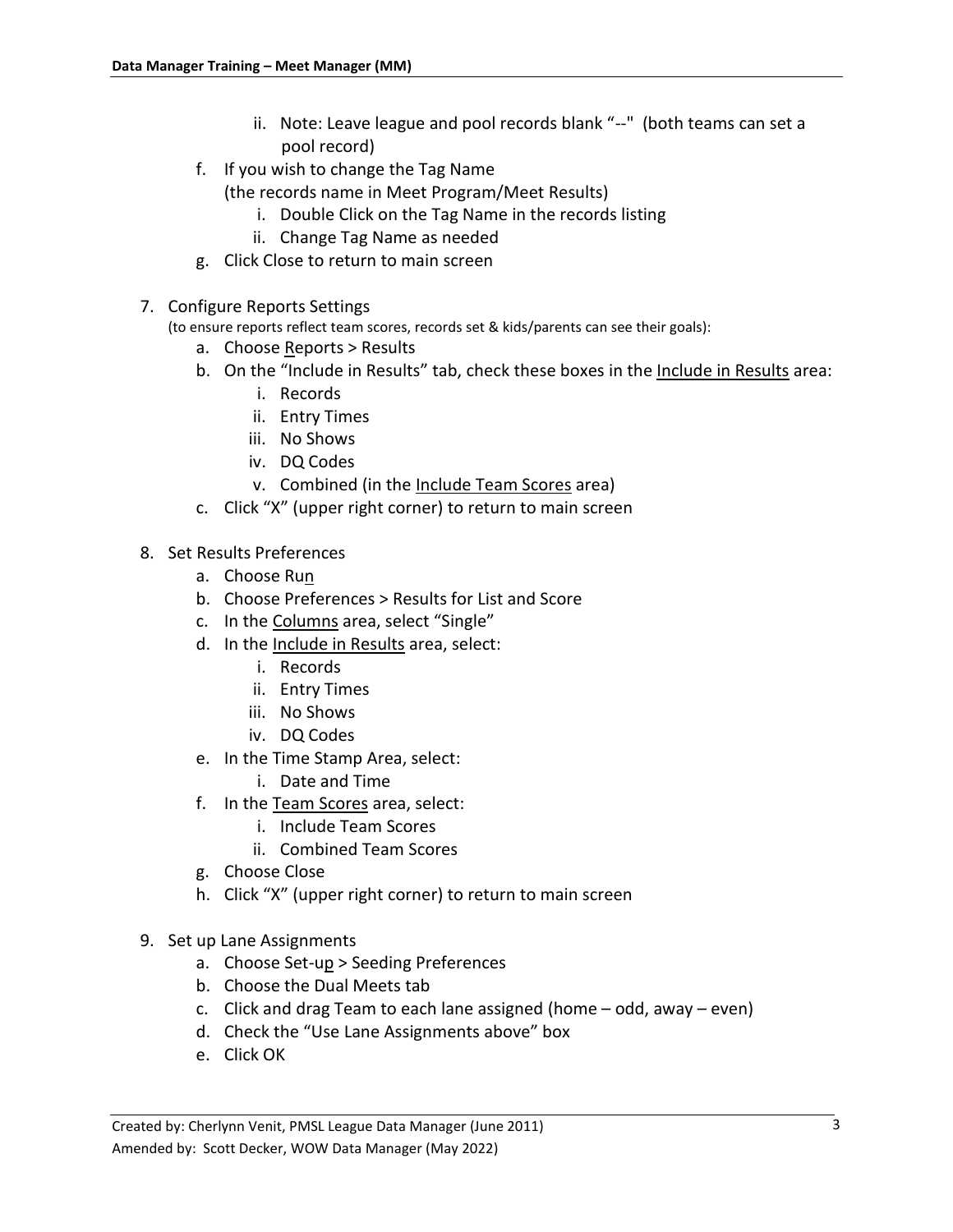- <span id="page-6-0"></span>10. Run Exceptions Report (swimmer in too many events, etc.)
	- a. Choose Reports > Exceptions Report
	- b. Select All
	- c. Choose Create Report

Note: If MM window pops up stating "No data for the report with selected criteria", then all entries meet the PMSL max entries criteria (Entry Max = 4; Individual Entry Max = 3; Relay Entry Max =2) and no further action is necessary. i. Click OK

Note: If MM opens a report window, the report will list all the event entries for each swimmer. Proceed to the next step, otherwise proceed to Seed the Meet.

## <span id="page-6-1"></span>11. Print Exceptions Report

(optional step if MM identifies swimmer(s) entered in too many events)

- a. Export the report by clicking on the disk/paper icon in the upper left corner of the report window. The Export window will open.
	- i. Select Format: Adobe Acrobat (PDF)
	- ii. Select Destination: Disk File
	- iii. Click OK
	- iv. Select Page Range "All" radio button
	- v. Click OK
	- vi. Choose file folder location where to save the Exceptions Report PDF
	- vii. Name the report "Exceptions-Team Name @ Other Team Name-date" (e.g., Exceptions-KSC@WA-20220618)
	- viii. Click Save
	- ix. Close the Print/Export Reports window by clicking on the "x" in the upper right corner of the screen.
	- x. Close the Exceptions Report window by clicking on the "X" in the upper right corner of the window.
- b. Notify each team of the exception(s) by email (attach the exceptions report).

## <span id="page-6-2"></span>12. Correcting Entries from an Exceptions Report

(mandatory step if MM identifies swimmer(s) entered in too many events)

- a. Receive confirmation of necessary corrections from the affected team(s) (get them in writing)
- b. From the home screen, Choose Athletes
- c. In the **Entries** area (at the top of the screen),
	- i. select the "Eligible Only" radio button
	- ii. check the "Show Relays" box
- d. Select a swimmer entered in too many events

Note: at the bottom of the window, all entries for the swimmer selected will be indicated in yellow highlight.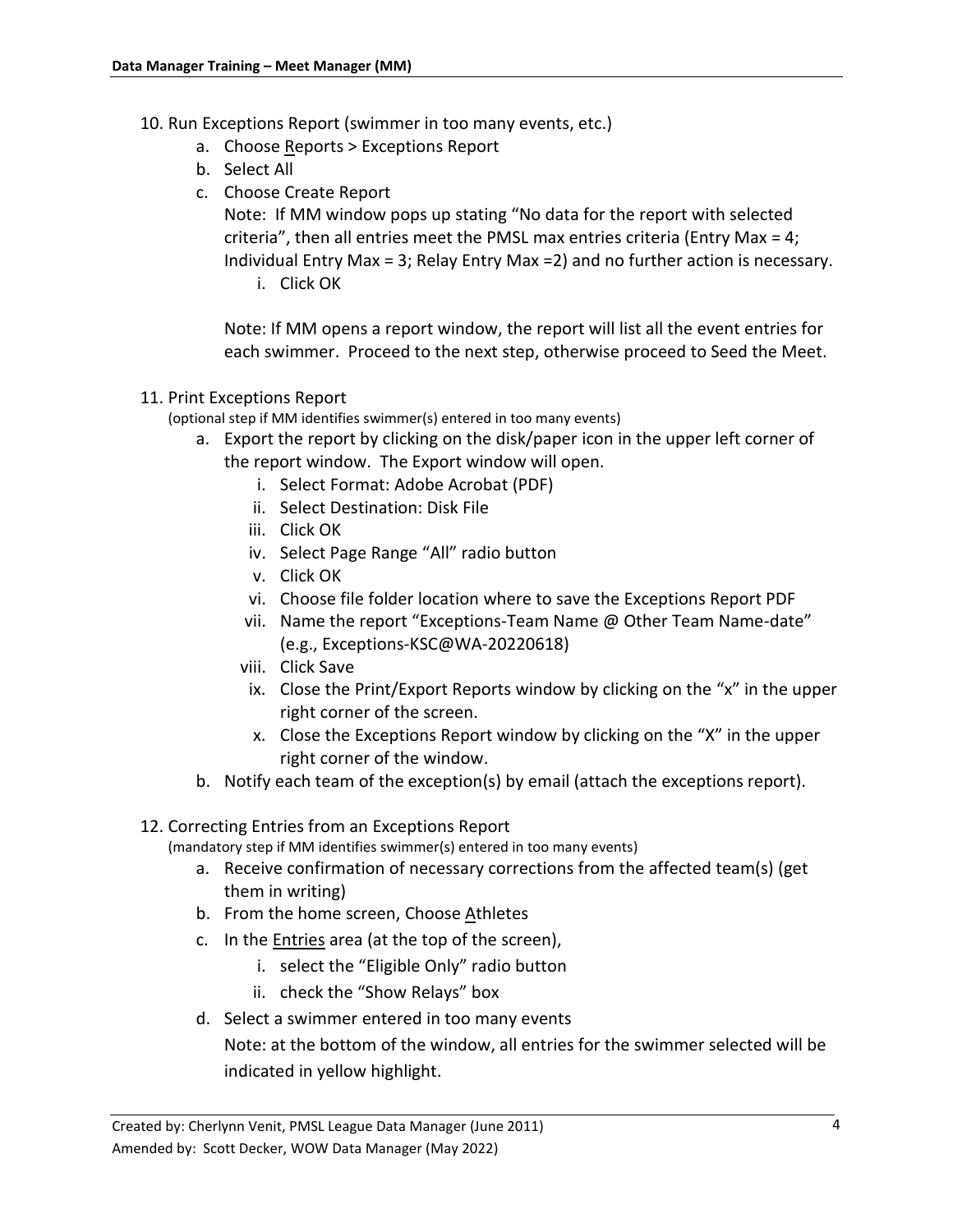- e. Uncheck the "sel" box for the event(s) that the swimmer should be removed from.
- f. Click Yes
- g. Repeat this step for each remaining swimmer listed on the Exceptions Report.
- h. When finished, return to step #10 to run a new Exceptions Report.
- i. Once all exceptions have been corrected, proceed to Seed Meet.
- <span id="page-7-0"></span>13. Seed Meet
	- a. Choose Seeding
	- b. Select All events
	- c. Choose Preview Each Event
	- d. Choose Start Seeding
	- e. Review Each Event
		- i. Make sure teams are in the correct lane. Once a team runs out of swimmers, the other team can be seeded in the empty lanes (Hy-Tek does this already).
		- ii. If a heat has only one swimmer, then move the swimmer from the same team in lane 1 or 6 of the next heat to swim with the lonely swimmer. This can be done by clicking on the swimmer's name and dragging the swimmer to the new heat and lane.
		- iii. The fastest heat is last.
	- f. Choose Save if event is OK
- <span id="page-7-1"></span>14. Selecting Teams for Scoring
	- a. Choose Set-up > Entry / Scoring Preferences
	- b. On the 2 or 3+ Dual tab, click on the "Select Teams" box
	- c. Click the "combined" check box
	- d. Choose Save
	- e. Click OK
- <span id="page-7-2"></span>15. Setting Up Reports Preferences (from the Home screen or Run screen)
	- a. Choose Reports > Results
	- b. Click Preferences
	- c. On the Report Format tab, check the following boxes
		- i. List athletes with last name first
		- ii. Suppress results small "x" for scorer limits
	- d. On the Printer Options tab (optional)
		- i. Select the default printer and # of copies for reports (usually 1)
		- ii. Check the "collate" box for reports
		- iii. Select the default printer for award labels (usually 1)
	- e. Click OK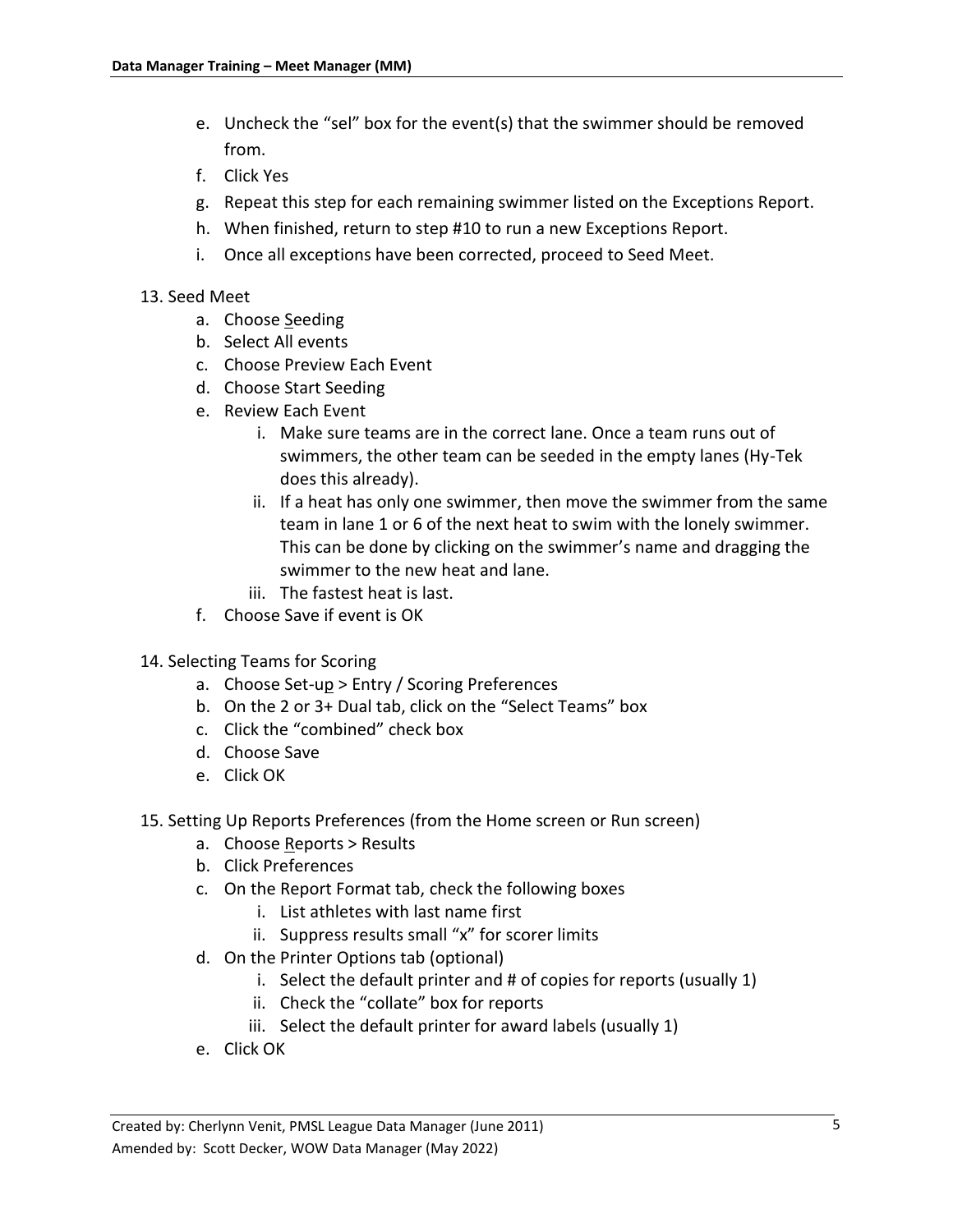- <span id="page-8-0"></span>16. Setting Up Meet Mobile (optional)
	- a. Choose Set-up > Meet Mobile Publishing
	- b. On the Settings tab:
		- i. Select either the "Full Meet Data Including Heat Sheets" radio button (for a fee) – or – "Full Meet Data Except Heat Sheets" radio button (free)
		- ii. Click the "View Contract to Agree" button
		- iii. Enter your full name and date of birth (required fields)
		- iv. Click the "Agree" button
		- v. Click the "Confirm" button
		- vi. Close the Meet Mobile window, returning to the home screen.
	- c. On the Publish tab:
		- i. For Team Scoring Option, Select "Include combined male and female team scores"
		- ii. uncheck the "Display event time line box
		- iii. Click the "Publish General Meet Information button\*
		- iv. Confirm selections by clicking the "Yes" button
		- v. When the meet is published, click "OK"
		- vi. Confirm the meet is available by searching for the meet name on the Meet Mobile app
		- vii. (optional) Click the "Publish Psych Sheets" button to provide event information to Meet Mobile (e.g. swimmer Bob is in events 3, 13, & 23)
	- \*Troubleshooting:
		- a. If established session will not publish: File, Repair/compact database, Republish
		- b. If events have already run: Run, on Top Bar select Meet Mobile Option, Upload session results OR score completed events again
- <span id="page-8-1"></span>17. Setting Up iPhone HotSpot (optional)
	- (Note: must have iTunes on laptop iPhone uses iTunes drivers for HotSpot)
	- a. Choose the Settings app on the iPhone:
		- i. Turn WiFi off (precludes others from using the HotSpot)
		- ii. Turn Bluetooth off (precludes others from using the HotSpot)
		- iii. Turn HotSpot on
	- b. Plug USB cable into iPhone and computer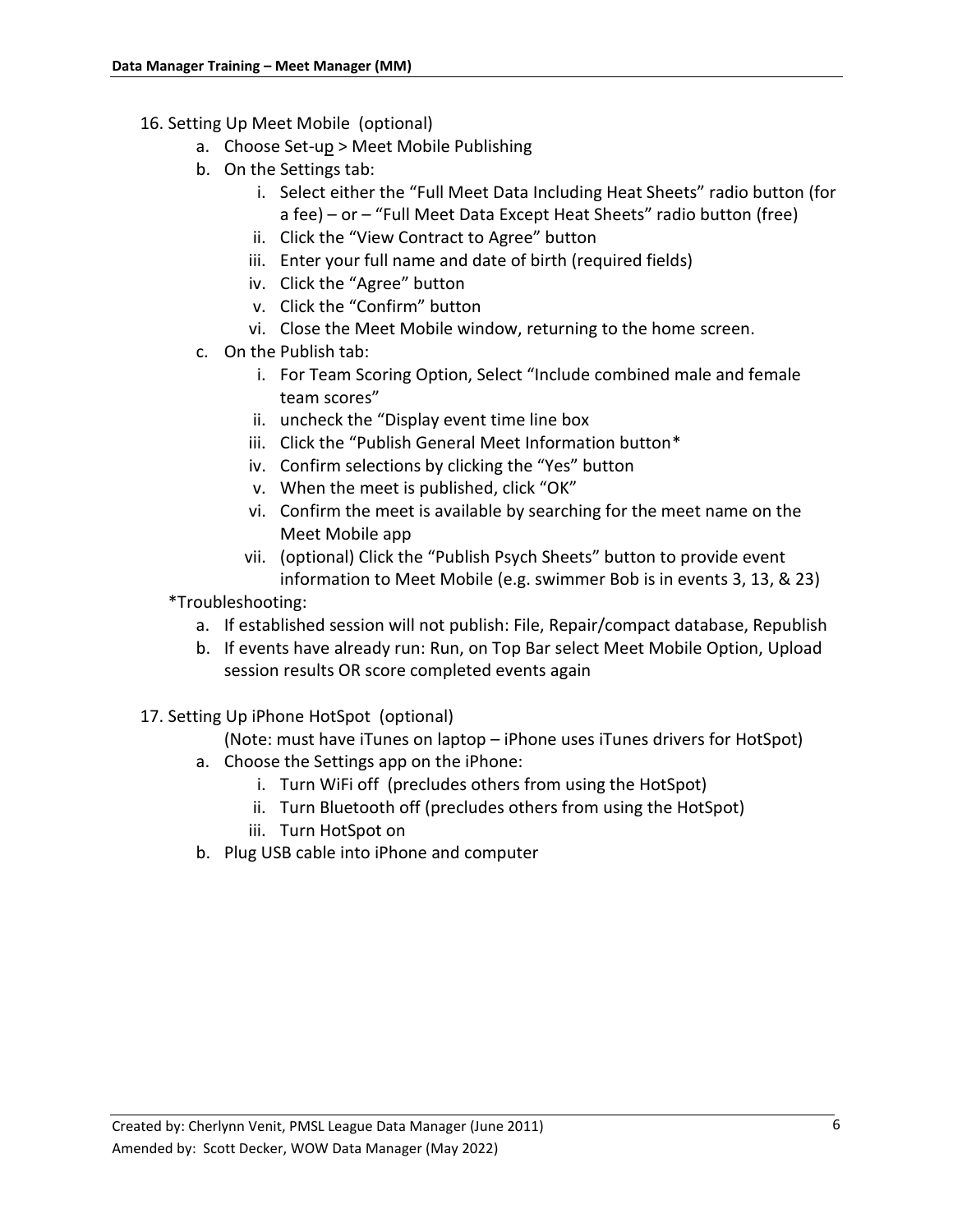## <span id="page-9-0"></span>**Printing before the Meet**

- <span id="page-9-1"></span>1. Psych Sheets
	- a. Choose Reports > Psych Sheets
	- b. Select All
	- c. Format Double or Triple Columns
	- d. Include in Psych Sheet check Records and Entry Times
	- e. Filters/Sort Order select Fast to Slow
	- f. Choose Create Report
	- g. Click the Disk icon to save the psych report as a .pdf file (makes printing additional copies easier)
	- h. Click the Printer icon to print the results report:
		- (2) copies for team coaches
- <span id="page-9-2"></span>2. Entry Lists
	- a. Choose Reports > Entry Lists
	- b. Select Team from the pulldown menu
	- c. Report Type = By Team
	- d. Options = Athletes Only
	- e. Format = Event Description and Time
	- f. Choose Create Report
	- g. Click the Disk icon to save the results report as a .pdf file (makes printing additional copies easier)
	- h. Click the Printer icon to print the report:
		- (2) copies for each team
- <span id="page-9-3"></span>3. Meet Programs
	- a. Choose Reports > Meet Program
	- b. Choose Select All
	- c. Columns/Format Double or Triple (see subparagraph g. below)
	- d. Include in Meet Program Records, Entry Times, Empty Lanes
	- e. Choose Create Report
	- f. Click the Disk icon to save the results report as a .pdf file (makes printing additional copies easier)
	- g. Click the Printer icon to print the results report:
		- (2) copies for Referee and Starter (2 column)
		- (4) copies for the Clerk of Course (2 column)
		- (1) copy for Head Judge (2 column)
		- (2) copies for Team Reps (2 column)
		- (1) copy for Meet Manager (2 column)
		- (1) copy for Data Manager (2 column)
		- (1) copy for Announcer (2 column)
		- (4) copies for Stroke & Turn (3 column)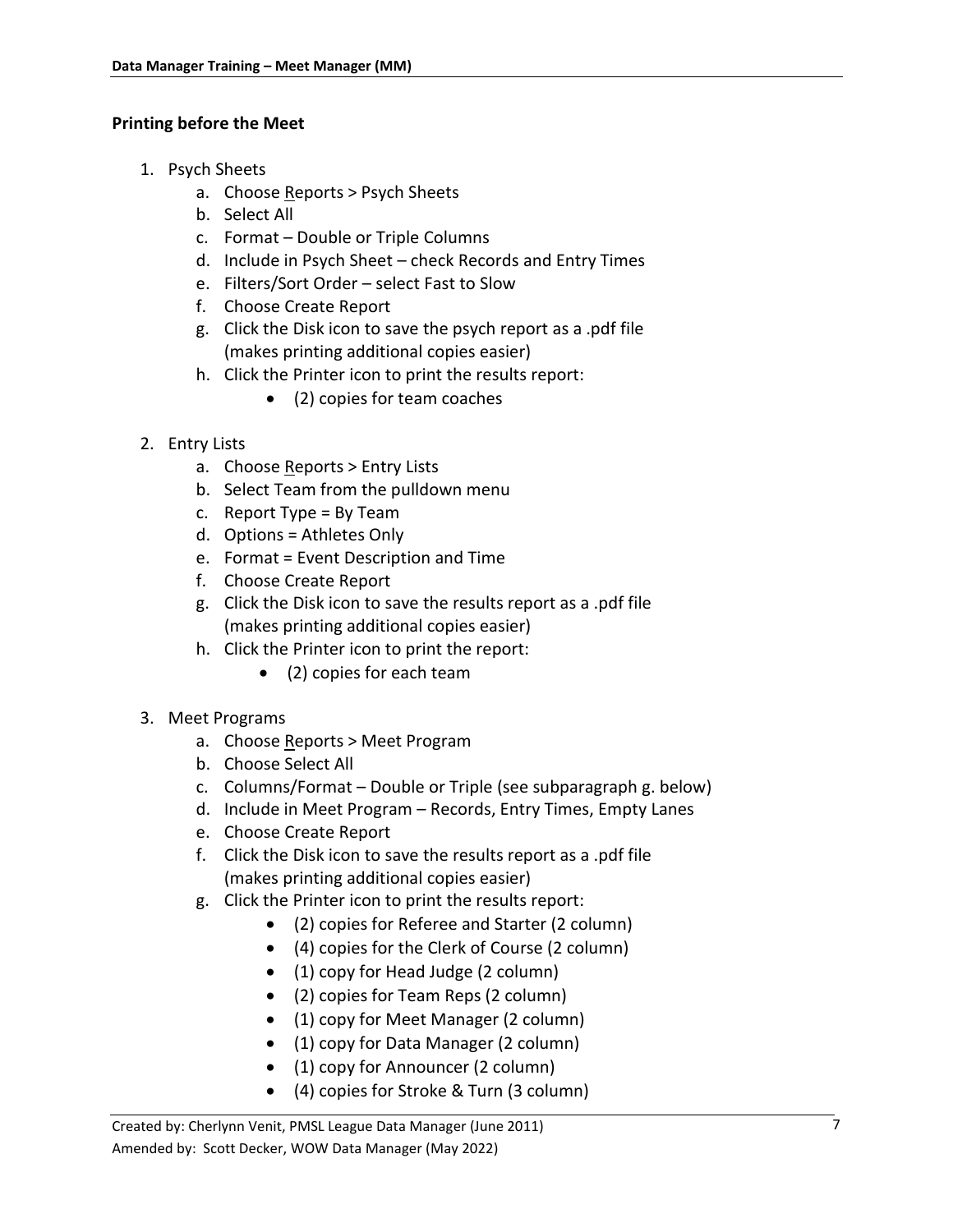- (2) copies for Sweeps Judges (3 column)
- (6) copies for team coaches (3 column)

## <span id="page-10-0"></span>4. Lane Timer Sheets

- a. Choose Reports > Lane Timer Sheets
- b. Select All
- c. Format Choose 2 events or lanes per page
- d. Parameters Choose Lanes 1 to 2
- e. Sort By Chose Event then Lane
- f. Choose Create Report
- g. Repeat for lanes 3 to 4, then 5 to 6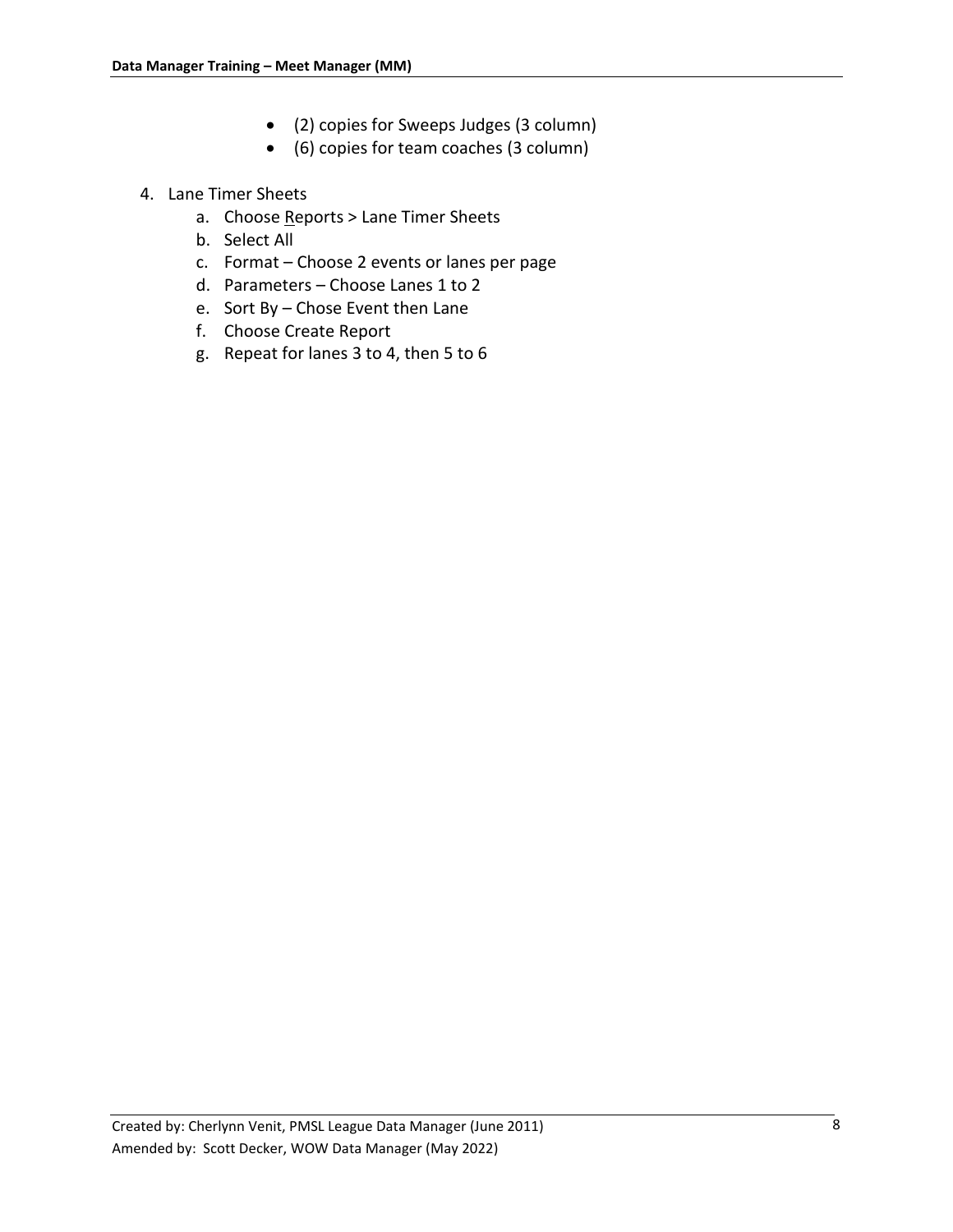## <span id="page-11-0"></span>**Before the Meet**

- <span id="page-11-1"></span>1. Record Scratches
	- a. Fill out the paper Scratch Log (this is the official record of changes). Record Event, Heat and Lane (if possible).
	- b. In MM, Choose Athletes
	- c. Select the swimmer you need to scratch.
	- d. At the bottom of the window, you will see the events he/she was entered in (highlighted in yellow).
	- e. Click the "SCR" box next to the Heat/Lane to scratch the swimmer.
	- f. Record the Heat/Lane on the Scratch Log (if not already entered)
	- g. Choose "Yes" to confirm the scratch.
	- h. To scratch a swimmer from all events, choose ScratchAll (top of the window)

Note: If a team does not have a substitute for a no-show swimmer, they DO NOT need to report the scratch. The swimmer will be treated as a no-show (NS) for the swim.

- <span id="page-11-2"></span>2. Add Replacement Swimmers (substitutions)
	- a. Choose Athletes
	- b. Select the swimmer substitution
	- c. To enter him/her in the event, check the box next to the event
	- d. Click the Heat/Lane box
	- e. Enter heat / lane (e.g. 5/2), then press Enter
	- f. Reprint Lane/Timer sheets for affected events (to prevent the timers from looking for the wrong swimmer)

Note: The only substitutions allowed are swimmers that are not already entered in their maximum of three individual events. Under NO circumstances may a swimmer be moved from one event to another event.

- <span id="page-11-3"></span>3. Scratches & Substitutions: An Alternate Approach…
	- …using Adjust (F8) from the Run Screen
		- a. Choose Run
		- b. Choose the event where the scratch / substitution will occur
		- c. Choose Adjust (F8)…the Preview / Adjust window opens
		- d. Click on the Show eligible athletes radio button (at the top of the window)
		- e. Double click on a swimmer to scratch them from the event
		- f. Drag the substitute swimmer to the open heat/lane
		- g. Choose Save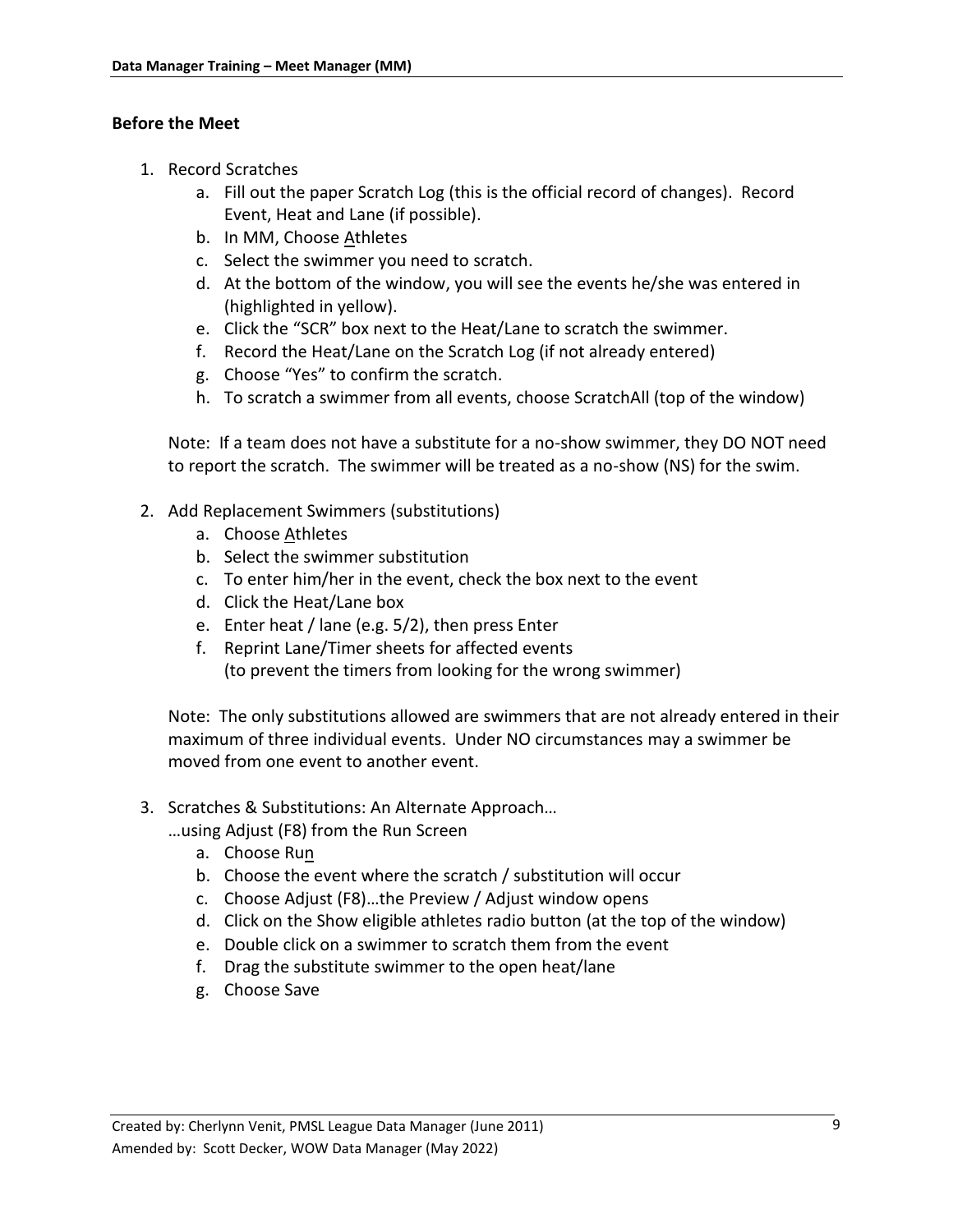- <span id="page-12-0"></span>4. Add Exhibition Swimmers
	- a. Choose Athletes
	- b. Select the swimmer being entered
	- c. To enter him/her in the event, check the box next to the event
	- d. Click the Heat/Lane box
	- e. Enter heat / lane (e.g. 5/2), then press Enter
	- f. Reprint Lane/Timer sheets for affected event(s) (to prevent the timers from looking for the wrong swimmer)
	- g. Distribute Lane/Timer sheets (be sure to take the old sheets)

### <span id="page-12-1"></span>**During the Meet**

Choose [Run] to input relay names, swimmer times and DQs as meet events are completed.

- <span id="page-12-2"></span>1. Adding Relay Team Names (from the Run Screen)
	- a. Select the relay event
	- b. Click the Rel Names : (Ctrl-R) button
	- c. Select relay team "A"
	- d. Double click on to enter each swimmer (in order)
	- e. Visually inspect to ensure relay requirements are met:
		- i. Event 47: 2 boys and 2 girls
		- ii. Events 48 & 49: graduated ages (9-10, 11-12, 13-14, 15-18)
	- f. Repeat steps for remaining teams (B and  $C if$  entered)
	- g. When finished, close the window
- <span id="page-12-3"></span>2. Entering Results
	- a. Check the "Enter results by Lane" box (top center of screen, just below menus)
	- b. Highlight event for which you have timer sheet
	- c. Highlight lane in blue (middle right side)
	- d. Click on Finals Time next to swimmers name
	- e. Enter time do not use any symbols (for 35.96 type 3596)
- <span id="page-12-4"></span>3. DQ (Disqualification slips)
	- a. If a DQ slip comes in, check the DQ box next to the swimmer
	- b. If the team wants to, enter the DQ Code (or select the DQ Code from the field pull down menu to tell what the DQ is and it will print it on the results)
- <span id="page-12-5"></span>4. Judge's Decision
	- a. Choose JD and type in the correct places for the Judge's Decision
	- b. Click OK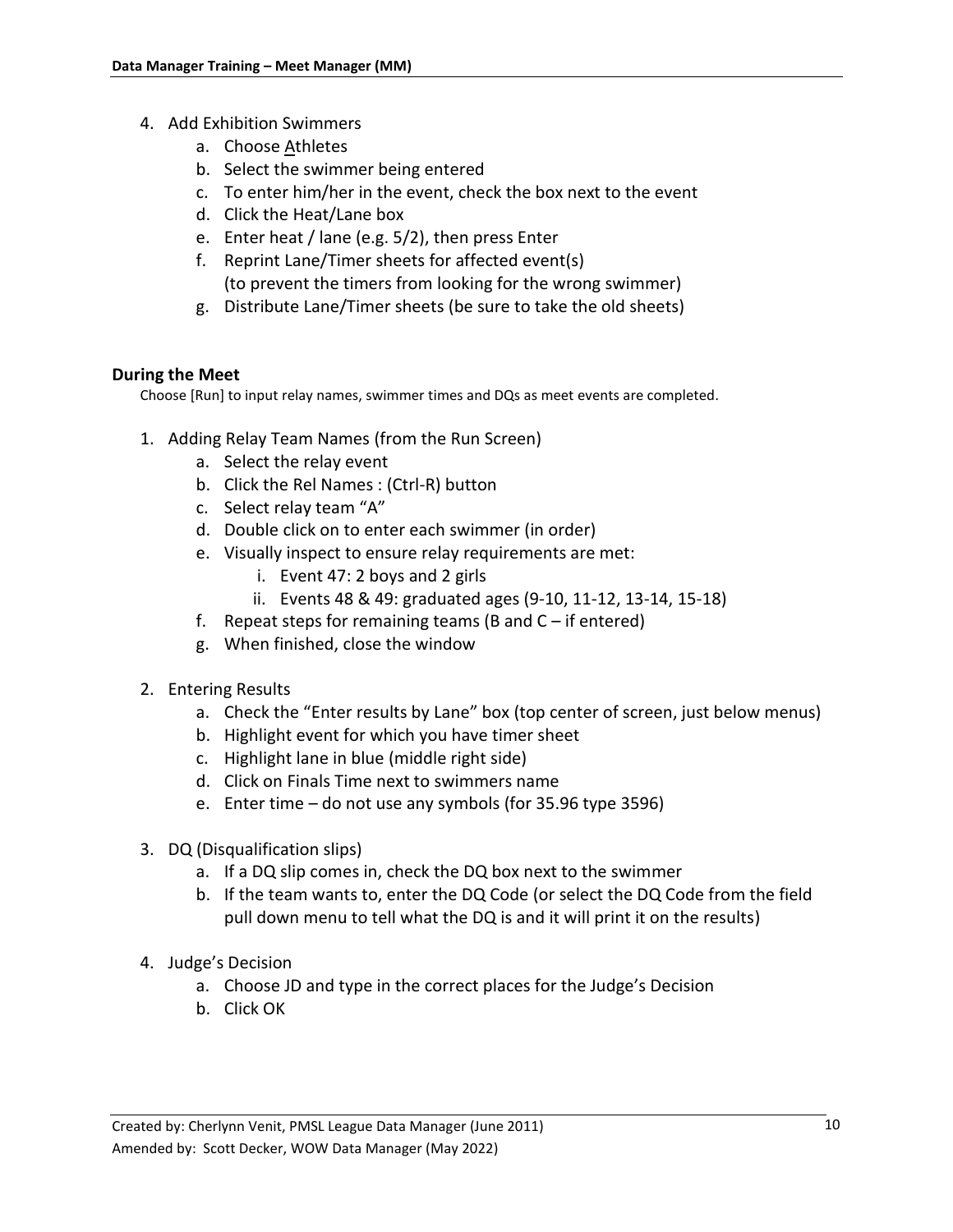- <span id="page-13-0"></span>5. Scoring an Event
	- a. Once all times for an event are entered, choose SCORE
	- b. Print 2 copies of results (1 for records, 1 to post)
	- **c. If any changes are made after the event is Scored, it will need to be Re-Scored**
	- d. To Get a Team Score, choose Reports/Scores then select All and create report this will create the team score through the most recent event entered.
- <span id="page-13-1"></span>6. Printing Labels for Ribbons
	- a. Choose Labels > Awards Labels
	- b. Choose Select All
	- c. In Label Selection area (lower left):
		- i. Select label size
		- ii. Enter/confirm individual places (e.g. 1 thru 6 or 1 thru 12)
		- iii. Enter/confirm replay places
	- d. In the Award Type area (lower middle):
		- iv. Select Standard Award Label
		- v. To print Participation ribbons,
			- select Participation and check "exclude place range"
	- e. In the Sort By area (lower right):
		- vi. Select Event Number
	- f. Choose Create Labels.
	- g. Load labels into printer
	- h. Click the Printer icon to print the labels.
- <span id="page-13-2"></span>7. Printing Results of Freestyle Events

(to assist each team coach with seeding the freestyle relays – events 47 thru 49)

- a. Choose Reports > Results
- b. Select the Freestyle events (events 11-20) by clicking the check box next to each event.
- c. In the Columns Format (left) tab:
	- iii. Report Type, select "double" columns
	- iv. Time Stamp, select "Date/Time"
- d. In the Include in Results (middle) tab, check the following boxes:
	- v. Records
	- vi. Entry Times
	- vii. Athlete / Relay Points
	- viii. Combined
- e. In the Splits / Sort Order / Selected Teams (right) tab, choose:
	- ix. Splits none
	- x. Sort Order Event # Order
	- xi. Selected Teams All Teams
- f. Choose Create Report
- g. Click the Printer icon to print the results report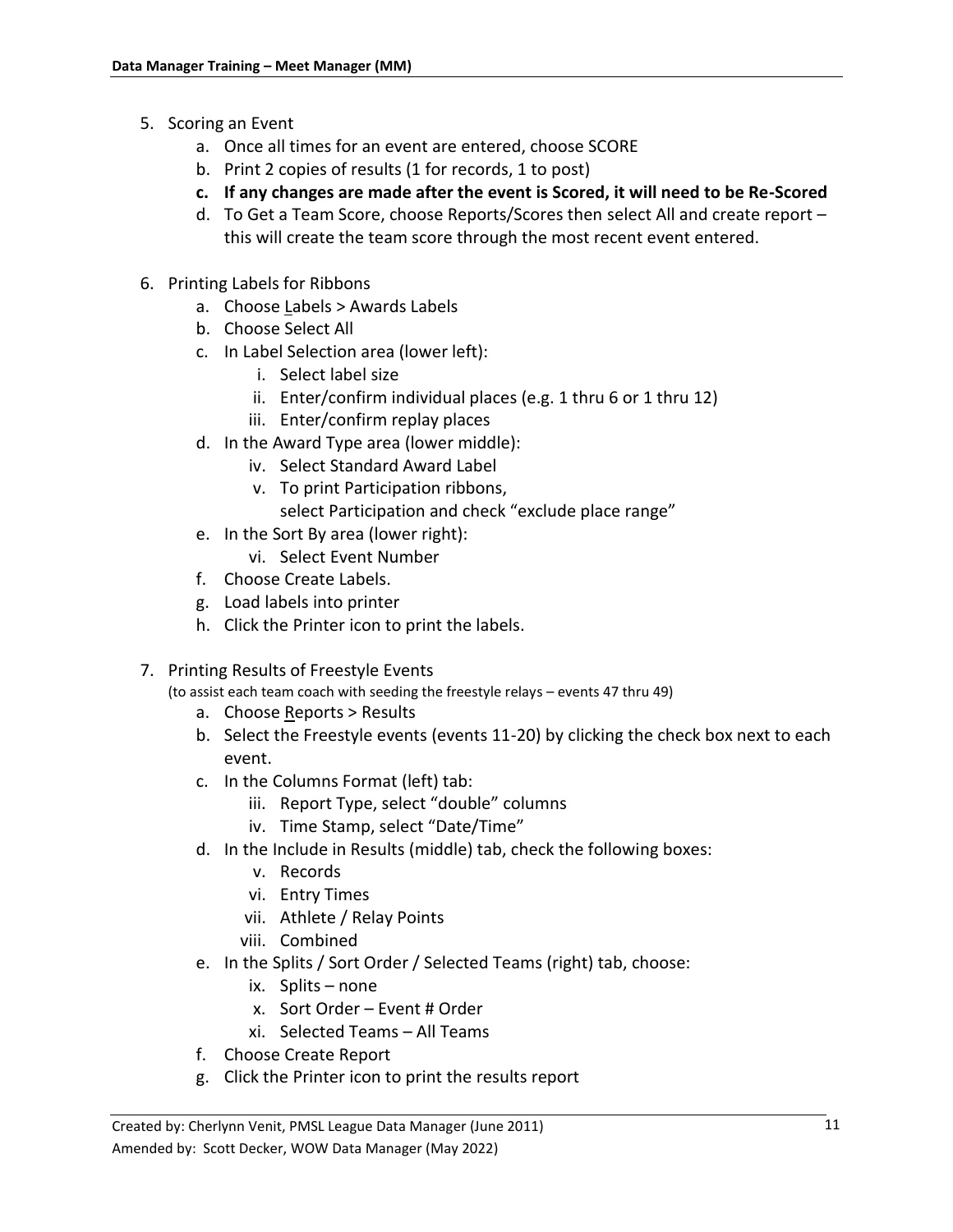## <span id="page-14-0"></span>**After the Meet**

<span id="page-14-1"></span>1. Run Exceptions Report (swimmer in too many events, etc.) (At the conclusion of the meet, ensure swimmers did not swim in too many events)

Choose Reports > Exceptions Report

- a. Select All
- b. Choose Create Report
- c. If exceptions are noted:
	- i. Check relay swimmer names to be sure they were entered correctly.
	- ii. After any swimmer changes, re-run the Exceptions Report.
	- iii. If exceptions remain, notify the Referee and Team Reps.
	- iv. At Referee direction, make changes to resolve the exception(s).
- d. If no exceptions are reported ("No data for the report with selected criteria."), click OK
- <span id="page-14-2"></span>2. Print Results for Approval / Referee Signature
	- a. Choose Reports > Results
	- b. Choose Select All
	- c. In the Columns Format (left) tab:
		- i. Report Type, select "double" columns
		- ii. Time Stamp, select "Date/Time"
	- d. In the Include in Results (middle) tab, check the following boxes:
		- i. Records
		- ii. Entry Times
		- iii. Athlete / Relay Points
		- iv. Combined
	- e. In the Splits / Sort Order / Selected Teams (right) tab, choose:
		- i. Splits none
		- ii. Sort Order Event # Order
		- iii. Selected Teams All Teams
	- f. Choose Create Report
	- g. Click the Printer icon to print the results report
	- h. Click the Disk icon to save the results report as a .pdf file
- <span id="page-14-3"></span>3. Backup Meet Results

(At the conclusion of the meet, provide a copy of meet backup (.zip) file to visiting team)

- a. Choose File > Backup
- b. Choose where to store backup and click OK (do not lock the backup file)
- c. Click OK twice more (record file name so you can find it later)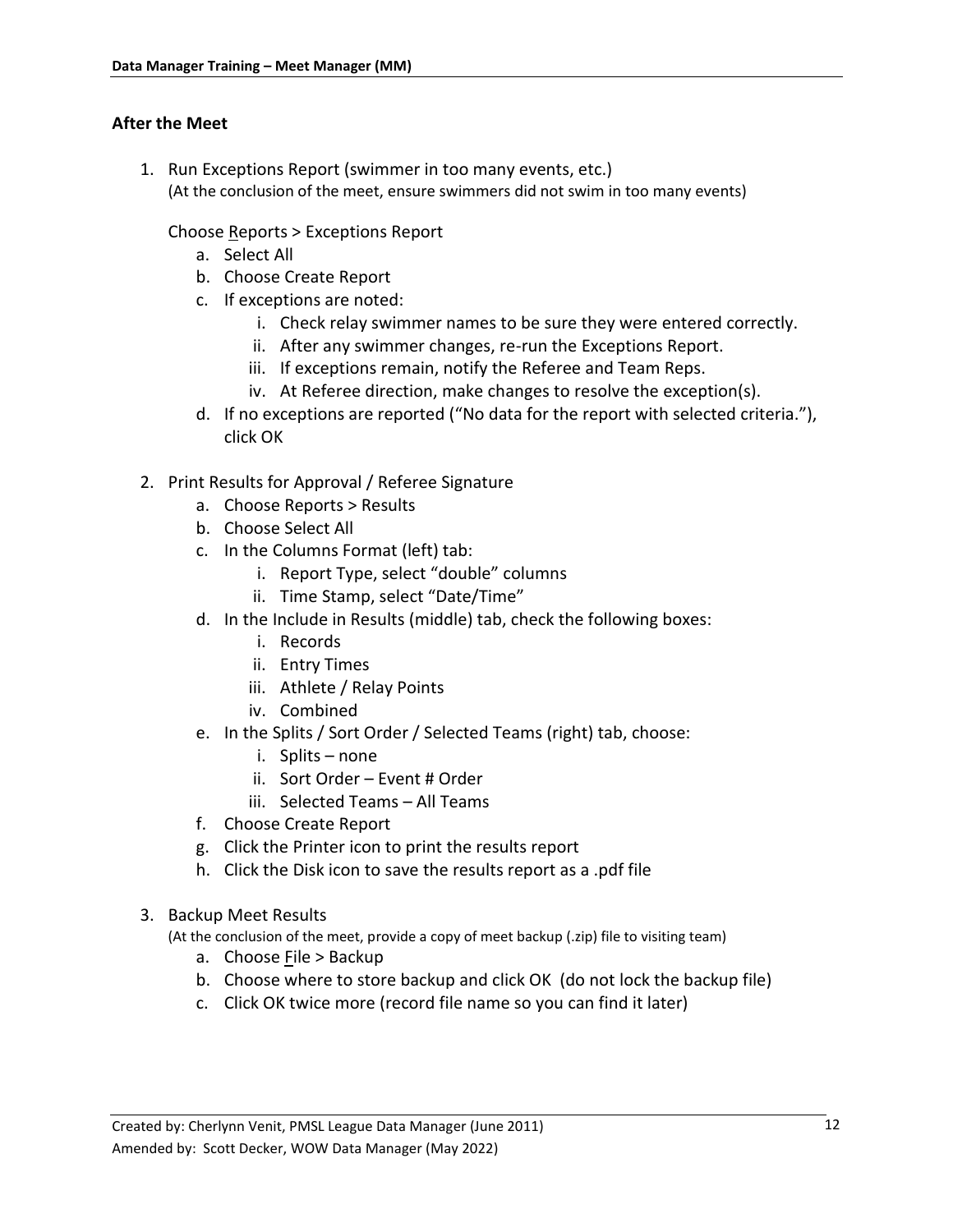<span id="page-15-0"></span>4. Export Meet Results

(At the conclusion of the meet, provide a copy of the results export file to visiting team)

- a. Choose  $Eile > E$ xport > Results for Team Manager
- b. Choose OK twice (record file name so you can find it later)
- c. Choose where to store exported file
- d. Click OK twice
- <span id="page-15-1"></span>5. Distribute Meet Results
	- a. Send the Meet backup file (.zip), the Meet Results export file for TM (.zip file) and the Meet Results report (.pdf file) to the following:
		- i. The Division Data Manager
		- ii. The League Data Manager
		- iii. [results@princemont.org](mailto:results@princemont.org)
		- iv. The visiting team DM
- <span id="page-15-2"></span>6. Print Record Breakers Report
	- a. Select Reports > Meet Summary
	- b. On the Report Type tab, choose Record Breakers
	- c. On the Format tab, choose By Event
	- d. On the Options Tab, chose "Athletes + Relays"
	- e. Choose Create Report Note: No records were set if MM displays the message "No data for the report with selected criteria."
	- f. Save file click the disc icon
	- g. Print file click the print icon

Note: Run the Meet Summary Report to print a report of all Record Breakers BEFORE updating records.

- <span id="page-15-3"></span>7. Update Records
	- a. From the Main Menu Bar, click on Events > Records (or from the Main Menu, click the Records short-cut icon  $\|\cdot\|$
	- b. Highlight the Record Tag you wish to update
	- c. Click on the Update icon at the top of the Records screen.
	- d. Review the list of records to be updated.
		- i. If you do not want MM to update a particular record, just remove the check box for that event.
		- ii. If there is a tie, the tied record will be shown in the list of record breakers in pink instead of yellow. When you select to update the records, the updating will create a second identical tag name for the record and add the record to this new tag, thus allowing you to store both record holders.
	- e. Click OK